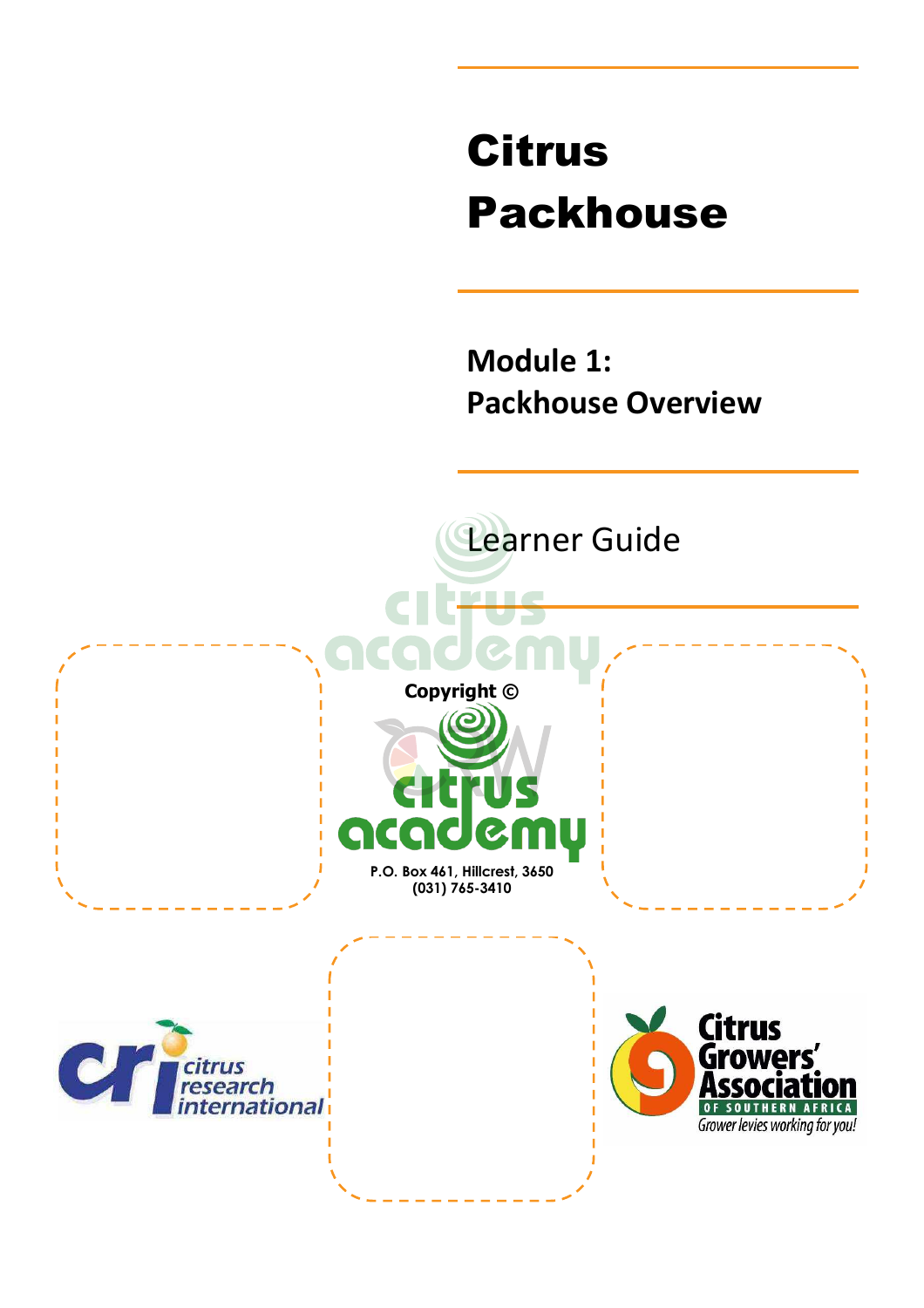**© Citrus Academy NPC**  1 st edition 2022

The content of this module is based on audio-visual material produced by the Citrus Academy.

**Scripted by:**  Jacomien de Klerk

#### **Visual material production:**  Sagritex (Pty) Ltd

**Additional information sources:**  Citrus Research International

**Project coordinator:** Citrus Academy (Jacomien de Klerk)



#### **Disclaimer**

By accepting this document and reading its contents you agree to be bound by the terms of this disclaimer.

The use of the contents of this document and the accompanying visual material is at your own risk. Neither the Citrus Academy nor Citrus Research International nor the Citrus Growers' Association warrant that the content of this document or the visual material is suitable for your intended use or that it is free of inaccuracies or omissions. The opinions and advice expressed in this document and the visual material are not necessarily those of the Citrus Academy, Citrus Research International or the Citrus Growers' Association. The Citrus Academy, Citrus Research International and the Citrus Growers' Association, their directors, officers, employees, agents and contractors shall not be liable for any loss or damage of any nature suffered by any person as a direct or indirect result of the use of, or inability to use, any advice, opinion or information contained in this document or the visual material, or any misrepresentation, misstatement or omission, whether negligent or otherwise, contained in this document and the visual material.

You indemnify the Citrus Academy, Citrus Research International and the Citrus Growers' Association against any claim by any third party against the Citrus Academy, Citrus Research International and the Citrus Growers' Association, their directors, officers, employees, agents or contractors arising from, or in connection with, the use of, or reliance on, the contents of this document and the visual material. It is your responsibility to determine suitability of the contents of this document and the accompanying visual material for your intended use.



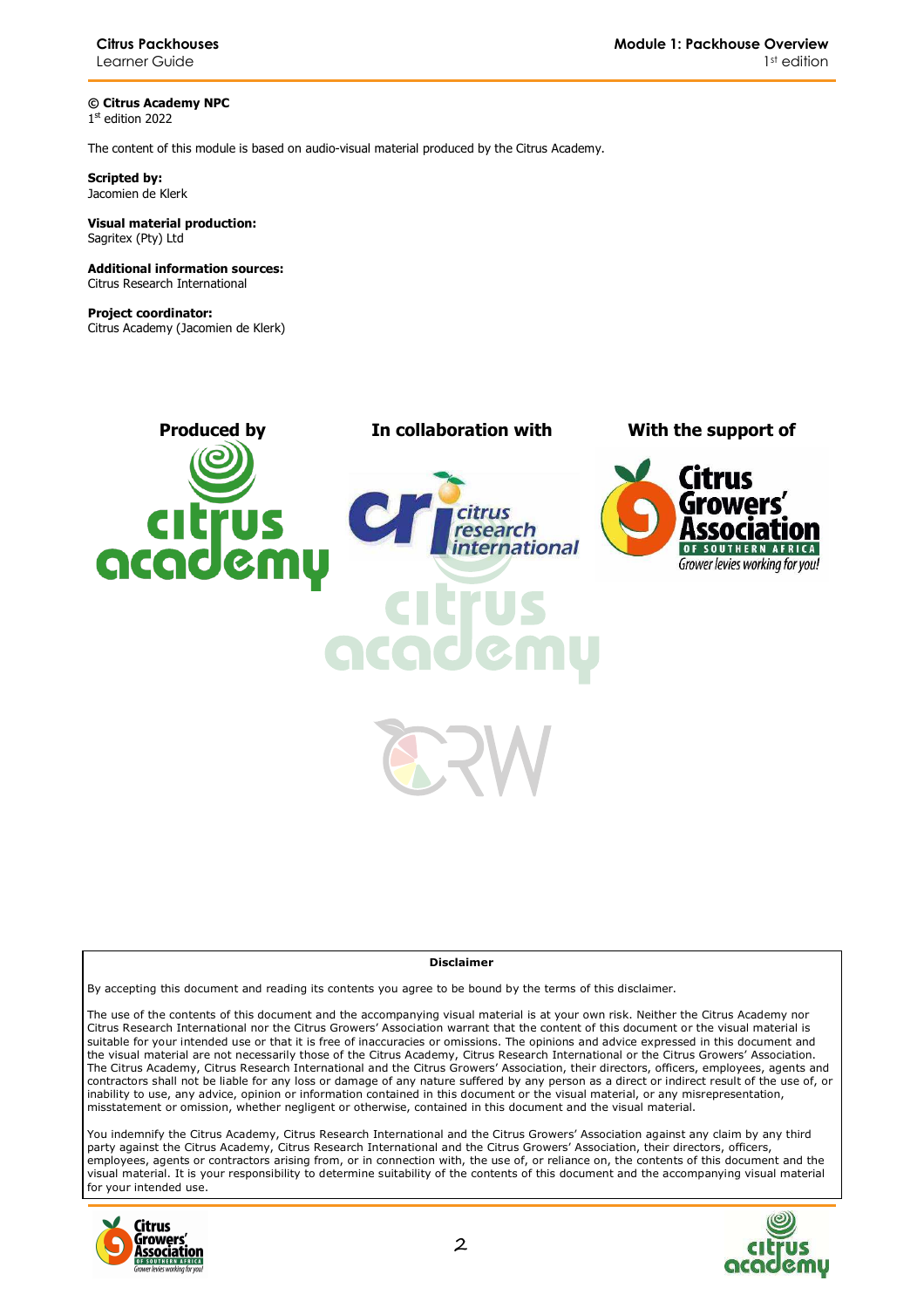## Contents

| Introduction                              | 4 |
|-------------------------------------------|---|
| Production and Picking                    | 4 |
| Packhouse Process Flow                    | 5 |
| Receiving and Initial Processing          | 5 |
| <b>Treatments and Separation</b>          | 6 |
| Packing                                   | 6 |
| <b>Inspection and Transport</b>           | 6 |
| <b>General Operations</b>                 | 6 |
| <b>Citrus Industry Extension Services</b> |   |





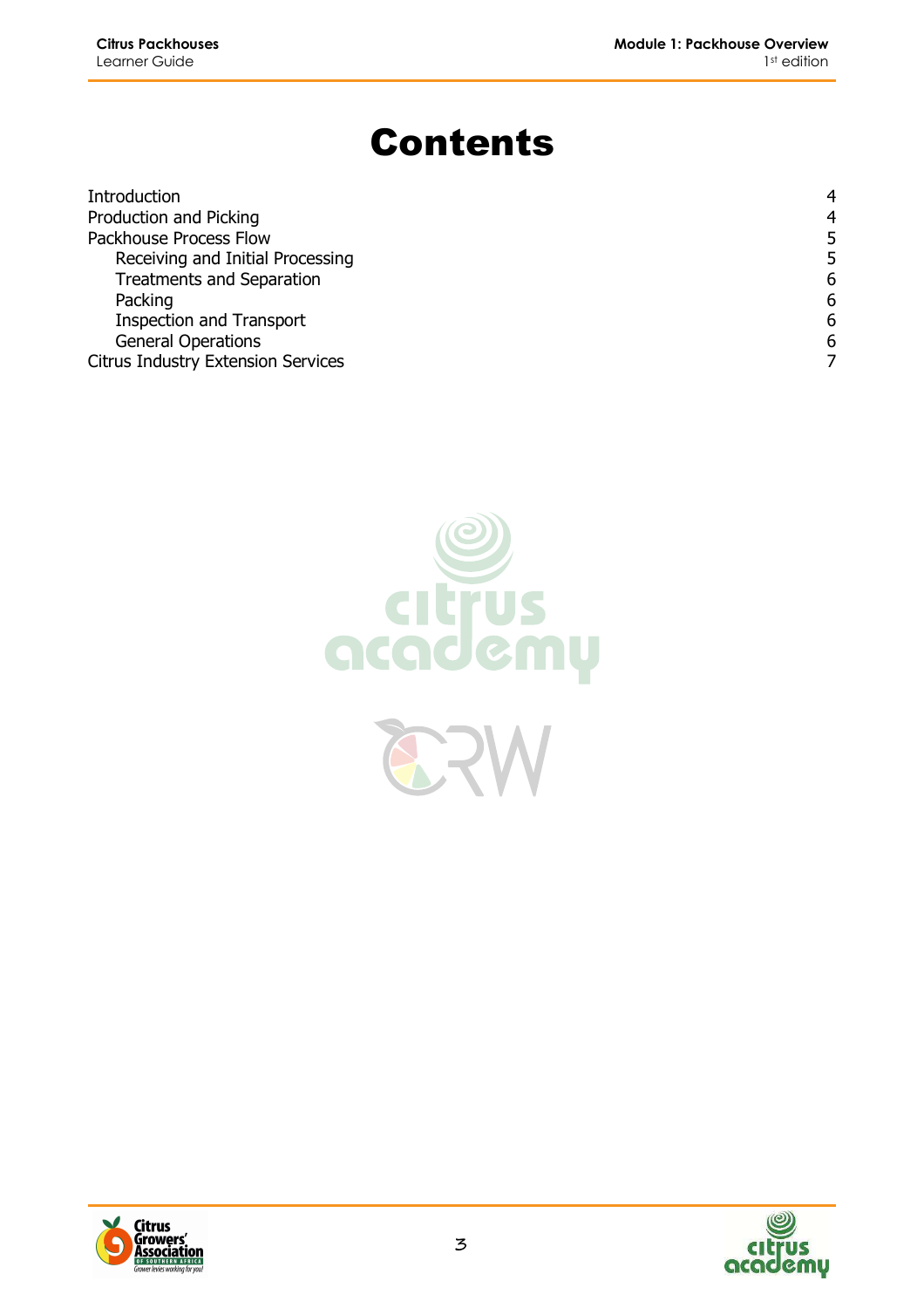#### **Introduction**

Citrus packhouses are vital in producing citrus fruit that is marketable, healthy, and ready for export. The packing process involves many different activities, from washing, de-greening, and treating fruit, to sorting, grading, labelling, wrapping and packing. This means that there are a lot of people and machinery involved in the process, and there are many places where things can go wrong. Understanding the components, personnel, equipment and machinery involved throughout the packing process is the first and most important step to owning, supervising, managing or working in a packhouse efficiently and effectively.

Every citrus packhouse is different – there are no standard designs or rules about what a packhouse should look like. Packhouses are designed based on the volume of fruit they handle, the types of citrus and other fruit they pack, the needs of the growers whose fruit is being packed there, and the requirements of the markets the fruit will go to. In South Africa we get packhouses that range from packing 50,000 export cartons per year, to packhouses that pack almost 3 million cartons per year.

Whether the packhouse packs a few hundred boxes or thousands of boxes every day, it really does not make much of a difference to the packhouse process. The aim of all packhouses is the same: to process fruit coming from the orchard and deliver the best quality product possible.

It is critical to remember that we are all exporting under Brand SA and that we are all responsible for how South African fruit is perceived in the overseas market. Every action that every person in the packhouse takes, or neglects to take, can impact how fruit from South Africa is perceived overseas. Never allow a product to leave the packhouse that you are not happy to call proudly South African.

### **Production and Picking**

Producing export-quality citrus fruit starts in the orchard. Best practices for the production of quality citrus is well-established, and the Citrus Academy has a range of programmes, learning material and audio-visual modules available on this subject.

When the fruit is physiologically mature, it is picked and taken to the packhouse. Picking export citrus is a specialised task, and care must be taken to preserve the fruit quality and safety while being picked. Please see the Citrus Academy audio-visual modules on Citrus Harvesting to learn more.

Poor picking practices cause problems in the packhouse. For instance, if pickers leave long stems on the fruit, it can damage other fruit in picking bags and bins during transport to and handling in the packhouse. The packhouse must give fast, accurate, and regular feedback to the farm management and picking teams so that picking practices can be improved if necessary.

Always remember: a packhouse is not a hospital for sick fruit. It is not possible to heal sick fruit or improve fruit quality in the packhouse. External and internal fruit quality is determined during pre-harvest production. The purpose of the packhouse is to preserve the quality of the fruit while preparing it for export, by cleaning it, treating it to prevent the development of postharvest diseases, improving the fruit's appearance and shelf-life, separating it into size and class categories, and packaging it as per market requirements.



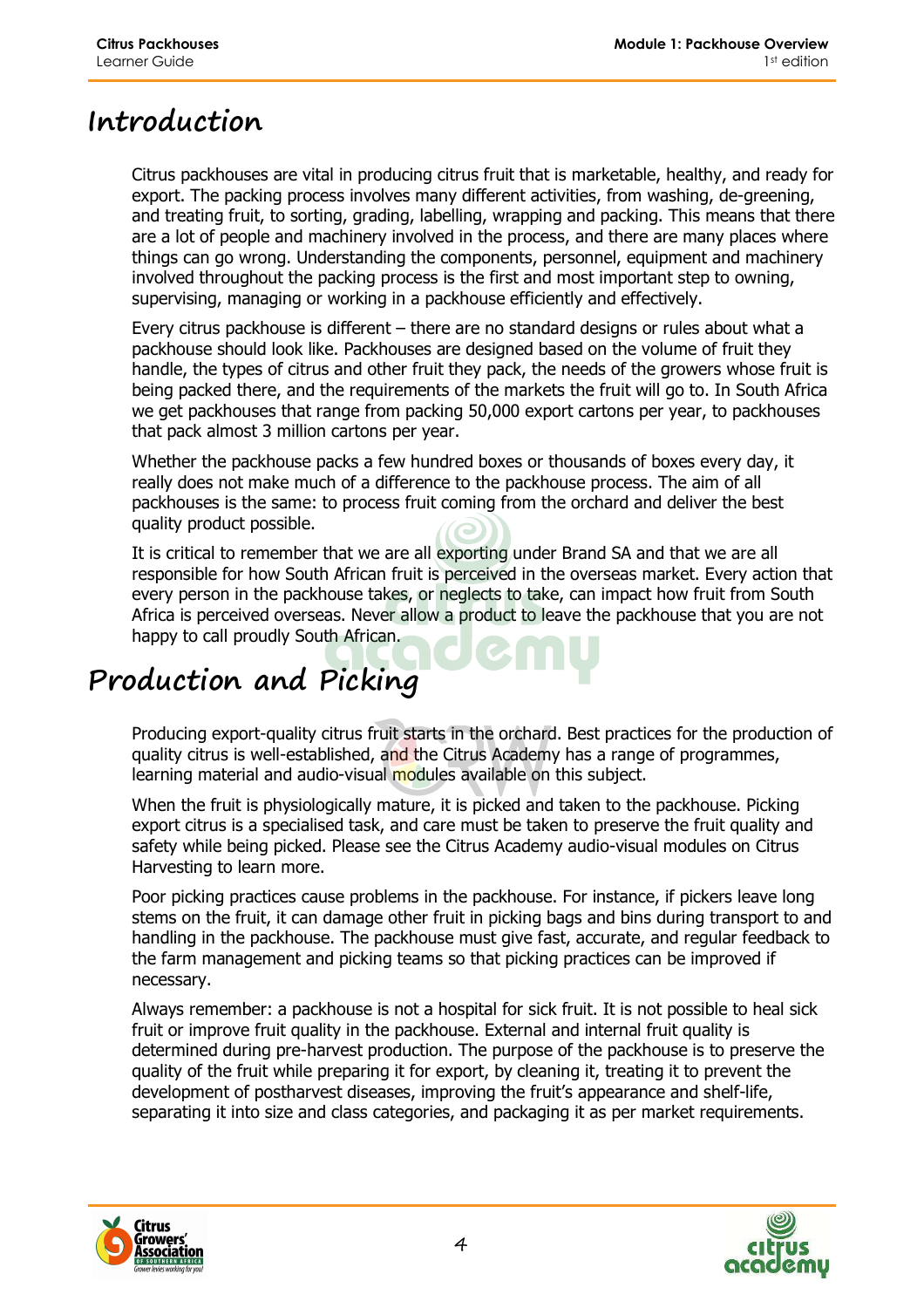#### **Packhouse Process Flow**

Let's take a look in more detail at all these activities that make up the packhouse process. The model that we use here includes all the actions and processes in a typical export citrus packhouse, even though how this looks in practice might differ from packhouse to packhouse.

The packhouse process can be divided into three parts, namely receiving and initial processing, treatments and separation, and packaging, after which the fruit is inspected and transported from the packhouse.

There are also general operations that apply throughout the packhouse process. The packhouse must be kept clean and sanitary, the fruit must meet food safety standards, the quality of the process must be monitored, and all workers have to maintain a high level of personal hygiene and adhere to health and safety regulations.

#### **Receiving and Initial Processing**

The fruit arrives from the orchard in picking trailers or in bulk bins stacked on trucks or trailers. It is essential to record all relevant details of each delivery on arrival, such as the date, time, weight, citrus type and cultivar, production unit details and orchard details, as well as the details of the grower in packhouses where fruit of more than one grower is packed. If the fruit has to be de-greened, the colour of the fruit on arrival must also be noted, and the bins must be marked.

At this point, depending on the destination market, it may be necessary to conduct a packhouse delivery inspection for false codling moth and fruit fly infestation. Citrus black spot monitoring is also done in areas where it is a risk. Please see the Citrus Academy audio-visual module on Monitoring and Inspection for Phytosanitary Markets for Citrus for more information.

De-greening is a process which can be applied to fruit that complies with internal quality requirements, which means that they have reached the minimum sugar and acid levels, but have not yet achieved the right colour. De-greening allows growers to get fruit to the market early and before the fruit would develop colour naturally. It is also used when waiting longer for fruit to colour naturally may result in deterioration of the internal quality. It is used mostly towards the start of the harvesting period of each citrus type, but the decision to de-green primarily depends on fruit colour and it can therefore be done at any time.

The process involves exposing fruit to ethylene gas in de-greening rooms for a specific period, until they have reached the right colour. Because the rooms are warm and humid, they offer favourable conditions for the development of fungal diseases, which is why fruit destined for de-greening is drenched with a fungicide treatment before degreening. Fruit that is stored for extended periods before being processed in the packhouse is also drenched to protect it against decay.

Fruit enters the packline and is washed in a wet or dry tip system. In a wet tip, bins are emptied into a bath of water containing a sanitiser. In a dry tip, bins are emptied onto a conveyor belt after which the fruit is washed with brushes and a spray, using a sanitising solution to control harmful microorganisms. A similar washing system may also be found on lines that use wet tipping.

After fruit has been washed, it is pre-sorted before being processed further. Pre-sorting has two main aims. The first is to remove all fruit that is clearly infected with diseases – if such fruit is let into the packhouse it will infect other fruit and contaminate the



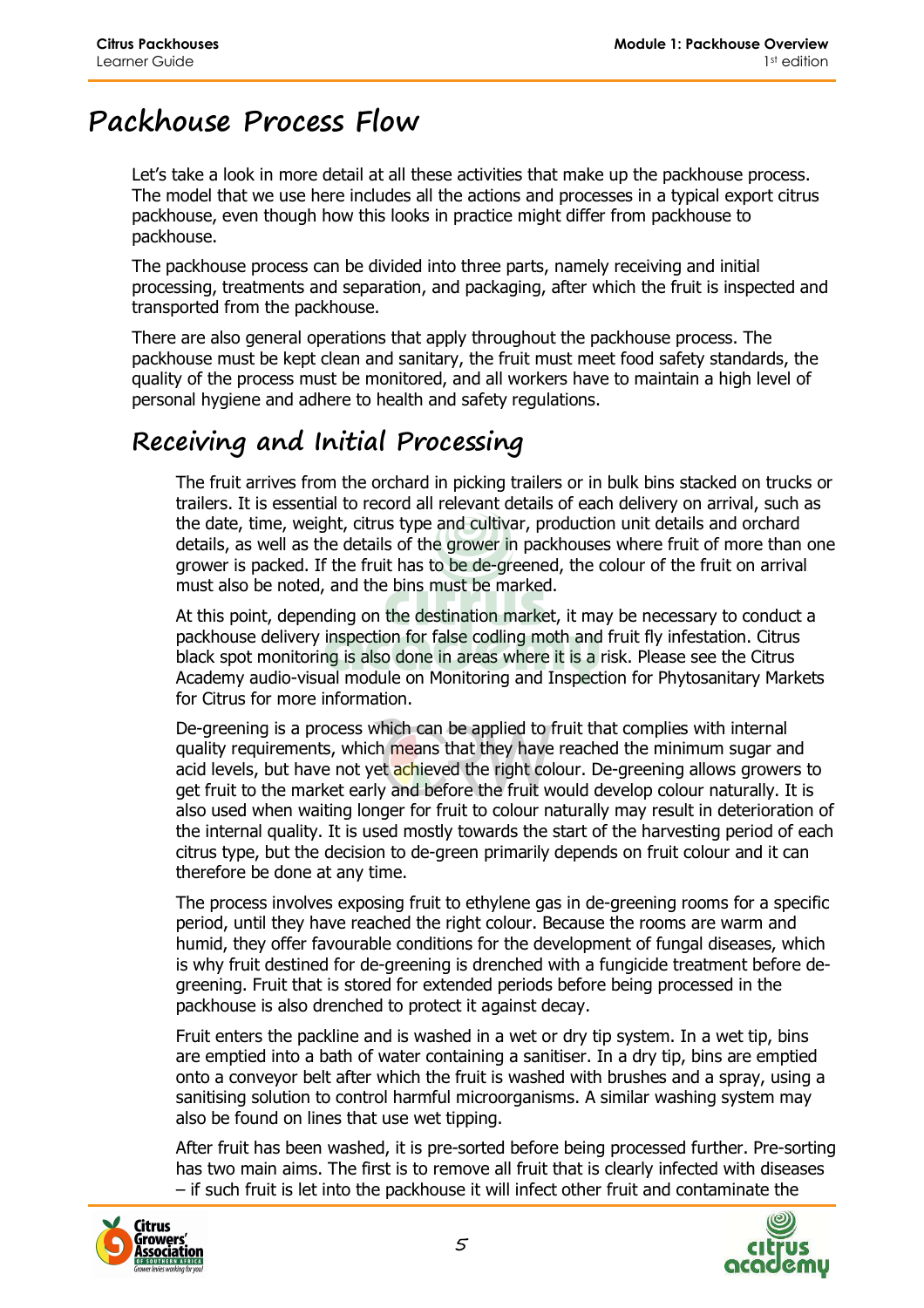system. The second aim is to remove fruit clearly not suitable for export because of size, colour or blemishes. Any further treatment or processing of such fruit is a waste of money and time.

#### **Treatments and Separation**

After pre-sorting, fruit is treated with fungicides in a bath or a flooder to cure young infections that can cause postharvest decay. These young infections cannot be seen with the naked eye, so pickers and pre-sorters may miss them. After this treatment, the fruit is put through a drying tunnel so that it is dry before being waxed. Wax is applied to fruit to prevent moisture loss through the rind, to enhance their appearance, and, sometimes, to apply fungicides that offer long-term protection. After the wax application, the fruit goes through another drying tunnel.

Fruit of the same grade and size is packed together, so before it can be packed, the fruit is separated according to size and quality. At the same time, fruit not fit for export is redirected to local market packline or processing lines. Sophisticated machinery is used for this purpose, but in most packhouses manual sorting is also used, either before or after treatments. In some packhouses, there can be as many as three manual sorting stations if we include pre-sorting.

#### **Packing**

Once fruit has been sorted and graded, they are labelled, if required by the destination market. Fruit labelling machines are used for this purpose in most packhouses, although manual labelling is still used in some cases.

Fruit is now ready to be packed in size and grade categories, and according to the requirements of the market. The market requirements also determine what size and type of carton the fruit is packed into, and whether the fruit is wrapped or not. In some packhouses, automatic packing machines are used. Cartons are labelled in accordance with market specifications.

Cartons are stacked on pallets, with the stacking patterns depending on the type of carton. Corner pieces and strapping are used to stabilise and secure the pallets. For open-top display cartons, securing sheets and pallet caps are also used.

#### **Inspection and Transport**

After palletisation, inspectors from the Perishable Products Export Control Board, or PPECB, inspect the packed and palletised fruit to make sure that it complies with the minimum requirements for export to the destination market. The pallets are then stored until they are loaded for transport to the harbour, either by road or rail. In some cases, shipping containers are stuffed with pallets at the packhouse, and then secured and transported to the harbour. Alternatively, loose pallets are loaded and transported.

#### **General Operations**

Maintaining the quality and safety of the fruit as it goes through the packhouse process is critical to successful packhouse operations. To achieve this, the packhouse environment and all the equipment used in the packhouse must be kept clean and sanitary at all times. Packhouse workers must also adhere to strict personal health and hygiene standards.